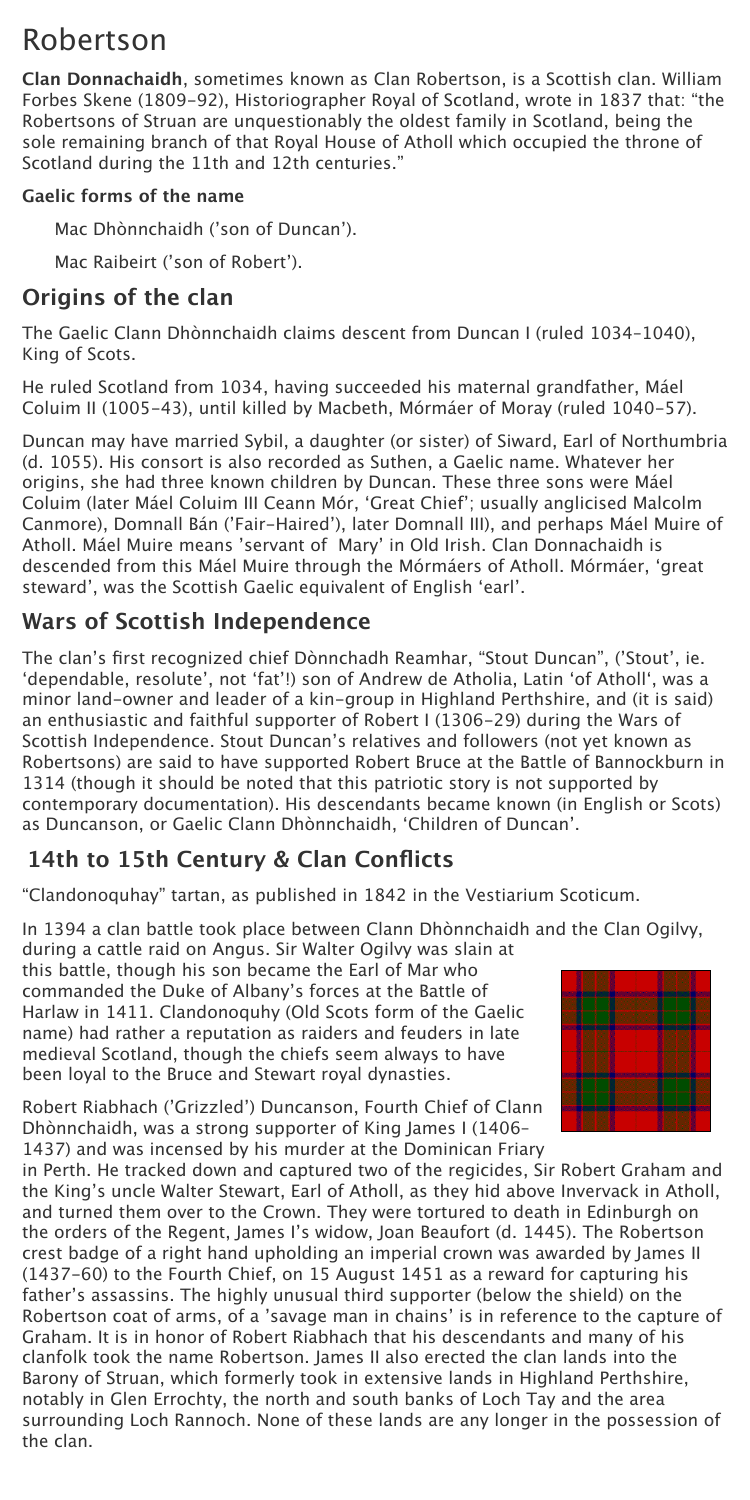Struan (Gaelic Srùthán, 'place of steams') is a parish church, of early Christian origin and dedicated to St. Fillan, at the confluence of the Errochty Water and Garry rivers. Many of the medieval chiefs were buried in this church (although individual monuments have unfortunately not survived). The present building was built in the early 19th century, but the foundations of its predecessor can be traced in the churchyard. Dònnchadh Reamhar is, however, said to have been buried in the parish church of Dull, near Aberfeldy. Recent generations of chiefs have been buried in a family vault in the grounds of the estate of Dunalastair, near Kinloch Rannoch.

Recent excavations by members of the Clan Donnachaidh Society within the now redundant church of Dull (the name simply means 'meadow' in Gaelic) failed to find evidence of this specific burial, though many others were uncovered, along with early medieval carved stones.

### **17th Century & Civil War**

Red Modern.

During the Civil War the Clan Donnachaidh fought alongside James Graham, 1st Marquess of Montrose in all of his battles. The Clan Donnachaidh along with Alasdair MacColla and his Irish soldiers supported James Graham at the Battle of Tippermuir in 1644 and the Battle of Aberdeen in 1644 where they were victorious on both occasions.

The Robertsons are said to have fought with distinguished bravery at the Battle of Inverlochy (1645) where the Clan Campbell of Argyll was defeated. The Robertsons fought at this battles alongside their allies of the Clan MacDonald, Clan Cameron, Clan Mackinnon, Clan Ogilvy and Clan MacLean. Their enemy was an army of Scottish Covenantors commanded by Duncan Campbell of Auchinbreck whose forces mostly consisted of the Clan Campbell.

The Clan Donnachaidh and cavalry from the Clan Gordon also supported James Graham at the Battle of Auldearn in 1645. It was a victory for Montrose and Alasdair MacColla, heading the royalist forces, over a Covenanter army under the command of Sir John Hurry whose forces included the Clan MacKenzie and the Clan MacLennan.

The Clan Donnachaidh and the Clan Maclachlan supported James Graham at the Battle of Alford in 1645. Having defeated Colonel Hurry at Auldearn, the Marquis of Montrose continued his raiding campaign in the Highlands. Fearing that Montrose intended to attack Aberdeen again, Major-General William Baillie led the Covenanter army to cut him off but was defeated by Grahams forces.

The Clan Donnachaidh, Clan MacNab and Clan Ogilvy supported James Graham at the Battle of Kilsyth in 1645. Despite the numerical disadvantage, the battle was another victory for Royalist forces over the Covenanters, and marked the end of William Baillie's pursuit of the Royalists.

At the Battle of Philiphaugh in 1645 James Graham was supported by the forces of Clan Douglas who were led by Chief William Douglas, the 11th Earl of Angus. Graham was also supported by the Clan Donnachaidh, Clan Stirling, Clan Ogilvy, Clan Charteris and Clan Maclachlan at this battle. The Royalist army of the Marquess of Montrose was destroyed by the Covenanter army of Sir David Leslie, restoring the power of the Committee of Estatesthe.

The main Robertson castle at Invervack, near the present Clan museum, was burned by Cromwell's forces during the Civil War, and many family records lost. The Earl of Glencairn was in Rannoch in 1653 looking for support for Charles II. He raised the Clan MacGregor from the Isle of Rannoch. He would have no difficulty recruiting them because one of their opponents was the Earl of Argyll, a Campbell, one of their hereditary enemies. Alexander, the 12th Robertson Chief led his men from Fea Corrie. Both forces met above Annat and marched up the old path to Loch Garry. History informs us that the leaders quarrelled so much amongst themselves that the Cromwell General, General Monk had little difficulty in winning the ensuing Battle of Dalnaspidal.

Robertsons may also have fought in the first Jacobite Rebellion at the Battle of Killiecrankie in 1689 (they certainly did in subsequent risings), though the then Chief Alexander Robertson of Struan (c1668-1749) arrived too late to take part in the battle.

#### **18th Century & Jacobite uprisings**